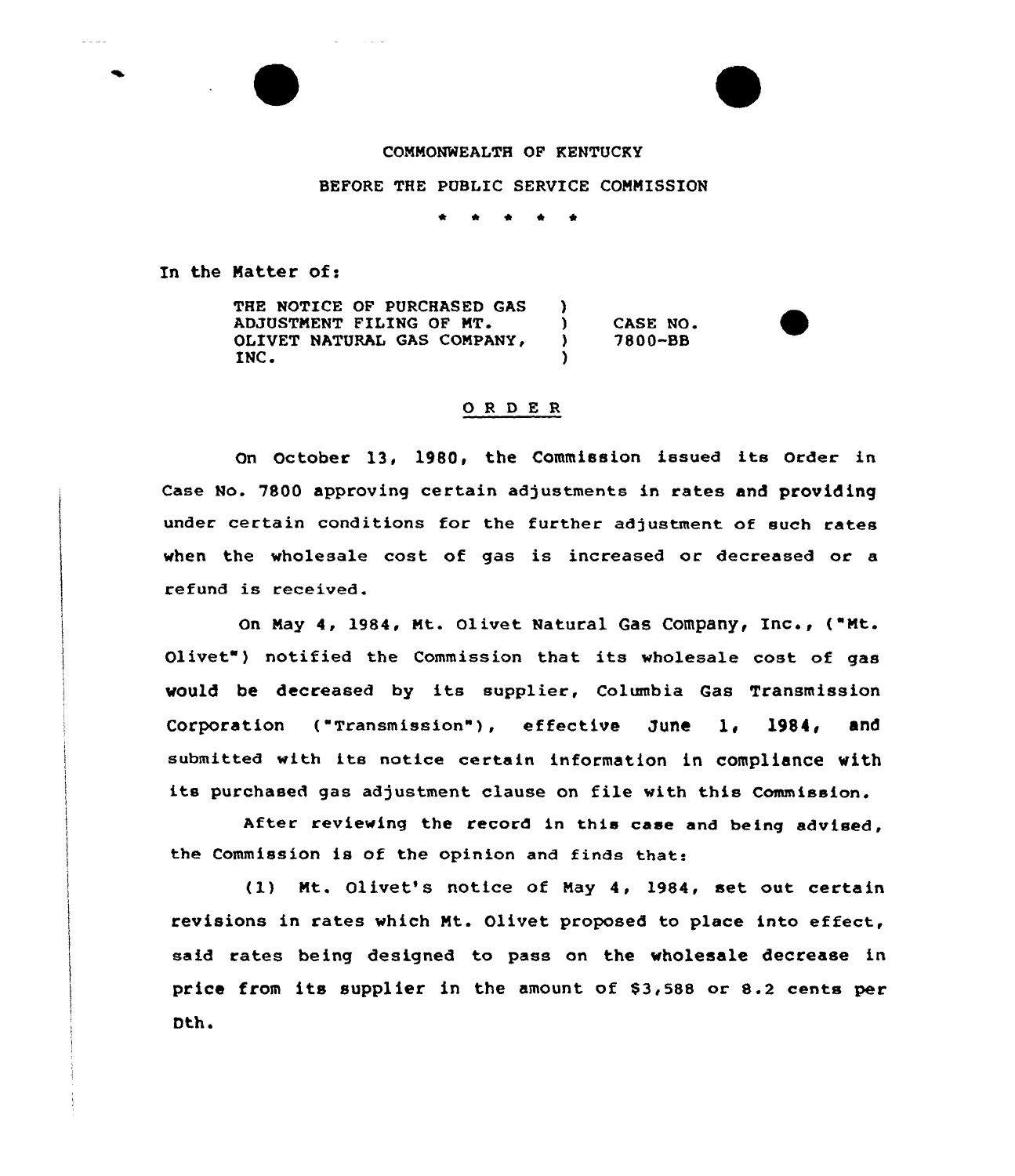

(2) Transmission has filed an application for revised rates to become effective June 1, 1984, with the Federal Energy Regulatory Commission.

(3) Mt. Olivet's adjustment in rates under the purchased gas adjustment provisions approved by the Commission in its Order in Case No. 7800, dated October 13, 1980, is fair, just and reasonable and in the public interest and should be effective with gas supplied on and aftee June 1, 1984.

IT IS THEREFORE ORDERED that the rates in the Appendix to this Order be and they hereby are authorized effective with gas supplied on and after June 1, 1984.

IT IS FURTHER ORDERED that within 30 days of the date of this Order Mt. Olivet shall file with this Commission its revised tariffs setting out the rates authorized herein.

Done at Frankfort, Kentucky, this 29th day of May, 1984.

PUBLIC SERVICE COMMISSION *Chairman* vice Chairman  $\overline{\mathsf{Com}}$ 

ATTEST

Secretary